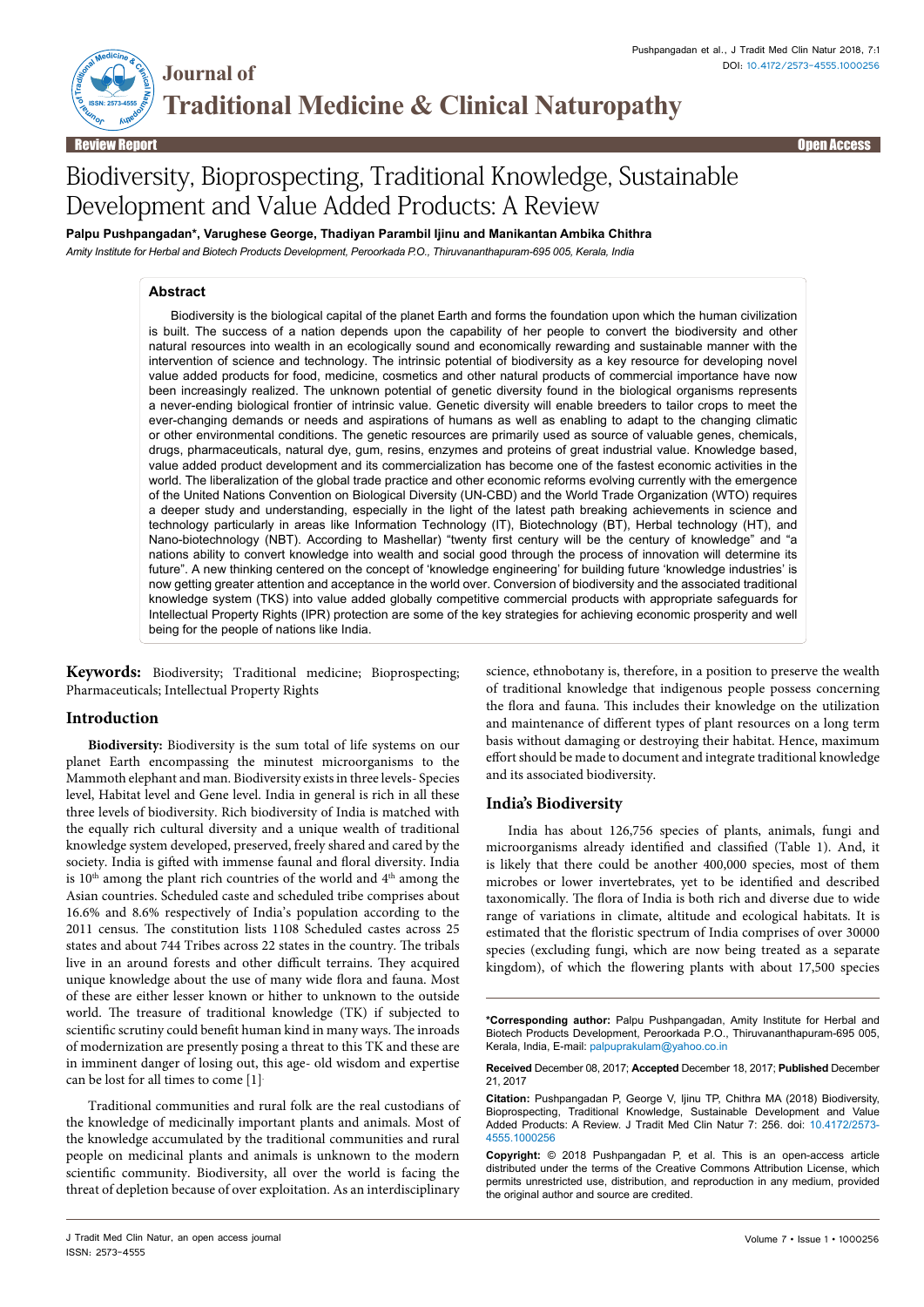**Citation:** Pushpangadan P, George V, Ijinu TP, Chithra MA (2018) Biodiversity, Bioprospecting, Traditional Knowledge, Sustainable Development and Value Added Products: A Review. J Tradit Med Clin Natur 7: 256. doi: 10.4172/2573-4555.1000256

|                                                 | <b>Number of Species</b> |           | Percentage           |
|-------------------------------------------------|--------------------------|-----------|----------------------|
| <b>TAXA</b>                                     | India                    | World     | (Inida to the world) |
| <b>Bacteria</b>                                 | 1500                     | 4000      | 21.25                |
| Viruses                                         | Unknown                  | 4000      |                      |
| Algae                                           | 6,500                    | 40,000    | 16.25                |
| Fungi                                           | 14.500                   | 72.000    | 20.14                |
| Lichens                                         | 2,000                    | 17,000    | 11.80                |
| Bryophyta                                       | 2,850                    | 16,000    | 17.80                |
| Pteridophyta                                    | 1,200                    | 13,000    | 8.46                 |
| Gymnosperms                                     | 64                       | 750       | 8.53                 |
| Angiosperms                                     | 17,600                   | 250,000   | 7.00                 |
| Protista                                        | 2,577                    | 31,290    | 8.24                 |
| Mollusca                                        | 5,050                    | 70,000    | 7.21                 |
| Arthropoda(Insecta,<br>Crustacea, etc.)         | 6,0383                   | 1,065,000 | 5.67                 |
| Other Invertebrates<br>(Including hemichordata) | 8,329                    | 87,121    | 9.56                 |
| Protochordata                                   | 116                      | 2,173     | 5.34                 |
| <b>Pisces</b>                                   | 2,546                    | 21,723    | 11.72                |
| Amphibia                                        | 206                      | 5,145     | 4                    |
| Reptilia                                        | 485                      | 5,680     | 8.54                 |
| Aves                                            | 1,228                    | 9,672     | 12.69                |
| Mammalia                                        | 372                      | 4,629     | 8.03                 |
| Total                                           | 127,506                  | 1,719,183 | 7.36                 |

**Table 1**: India's Biodiversity.

constitute the dominant group- representing about 7% of the flowering plant species of the world. Endemism in Indian flora is now almost well documented. It is estimated that out of 17,500 species of flowering plants, 140 genera and 5285 species are endemic to the country. The endemic flora is concentrated mainly in three major hot spot centers of flora viz. The Eastern Himalayas (3500 species), the Western Ghats (1600) and the Andaman and Nicobar Islands (185) Based on the uniqueness of the phytogeographical zones and the pattern of edemism, 25 micro hot spot centers of endemic flora have been identified by Nayar (1996) [2]. The East Himalayas (Indo-Burmese region) and the Western Ghats and (Sri Lanka) are the two out of the 25 'global hot spots' of biodiversity [3].

In India species richness is complemented by enormous genetic diversity found within individual species. India is one among the 12 megagene centers of the world. The Indian Gene Centre (Vavilovian 'Hindustani' Centre) is considered the centre of origin and domestication of as many as 166 major and minor crop plant species and as many as 320 wild relatives of crop plants.

India has a very rich Gene pool of wild progenitors of crops, wild relatives and other species with potential valuable genes for both biotic and abiotic stress-such as pest/disease resistance, cold/drought resistant/tolerant environmental stress (tolerant to salt, heat, frost & cold). Wild gene pool occurring in biotically disturbed habitats is under the threat of genetic erosion and requires not only timely measures for its collection and conservation, desiccation sensitivity, water flooding/ logging.

The Indian gene centre harbours at least 166 species of native cultivated plants. The crops with primary, secondary and regional centers of diversity represent a part of native and introduced species which account for over 480 species [4]. Diverse agroclimatic and agricultural practices have led to the rich diversity of crops species in the form of land races and cultivars. Besides, the centre has over 320 wild relatives and their diverse gene pools. Diverse agro climatic and edaphic variations resulted in evolving innumerable genetic and

ecological variants. The genetic diversity is some plant species runs in 10,000 or more. The crop species are accessible for collection in fields, orchards, gardens, markets and with farmers. On the contrary, the wild relatives are difficult to locate as they grow in their natural habitats with other wild plants. There are also large number of lesser known or hitherto unknown species of medicinal, aromatic plants and plants yields valuable gum, resins, dye and other economically interested products. Nayar and Arora and Pandey [5], reported over 132 wild relatives of crop plants. These wild relatives of crop plants also exhibit enormous genetic variability offering immense opportunity for gene hunting for desired traits or for disease resistance.

Biodiversity performs two most important functions. Firstly, it regulates and maintains the stability of climate, water regime, soil fertility, quality of air and overall health of the life support system on earth. Secondly biodiversity is the source from which human race derives food, fodder, fuel, fibre, shelter, medicine and raw materials for meeting the multifarious needs for industrial goods required for the ever changing and ever increasing need and aspirations of human kind. Biodiversity is therefore the biological capital of our planet and forms the foundation upon which human civilization is built. Therefore it is extremely important that biodiversity shall be used only in a sustainable manner.

# **Traditional Knowledge**

Traditional Knowledge (TK) is a community based system of knowledge that has been developed, preserved and maintained over generations by the local and indigenous communities through their continuous interactions, observations and experimentations with their surrounding environment [6,7]. It is unique to a given culture or society and is developed as a result of the co-evolution and coexistance of both the indigenous cultures and their traditional practices of resource use and ecosystem management. The accumulated wisdom, knowledge, belief and practices embodied in the TK system were handed down to generation by an unbroken tradition and culture. The medical wisdom of such traditional communities are the target of drug hunters as an effective short cut for locating new and useful compounds of great pharmaceutical value. It is now well known that the possibility of finding a potential bioactive compound through random screening of plant samples is 1 in 10,000 and that of hitting a marketable drug 1 to 4 of such potential hits. In contrast, the success rate of finding a bioactive compounds through selective screening based on traditional knowledge is 1 in 100 and that the discovery of a marketable drug is 1 in 2. Many plant derived drugs employed in modern medicine were first discovered through ethnopharmacological investigations.

The traditional knowledge associated with the biodiversity which is developed and held within the indigenous and local communities are thus found to be the most valuable lead for modern technological innovations and in developing novel food (functional food, medicinal food, and nutraceuticals), medicines (drugs and pharmaceuticals), phytochemicals and other products of commercial importance. Biodiversity and TK are thus the most powerful resources which with the interventions of science and technology can generate wealth with the advent of new tools and techniques, particularly biotechnology could convert biodiversity resources into industrially and commercially valuable products and processes having increased productivity and application in many crucial areas such as agriculture (including aquaculture) healthcare, medicines, vaccines, diagnostics, gene(s) genetheraputics, environmental protection and bio-energy etc.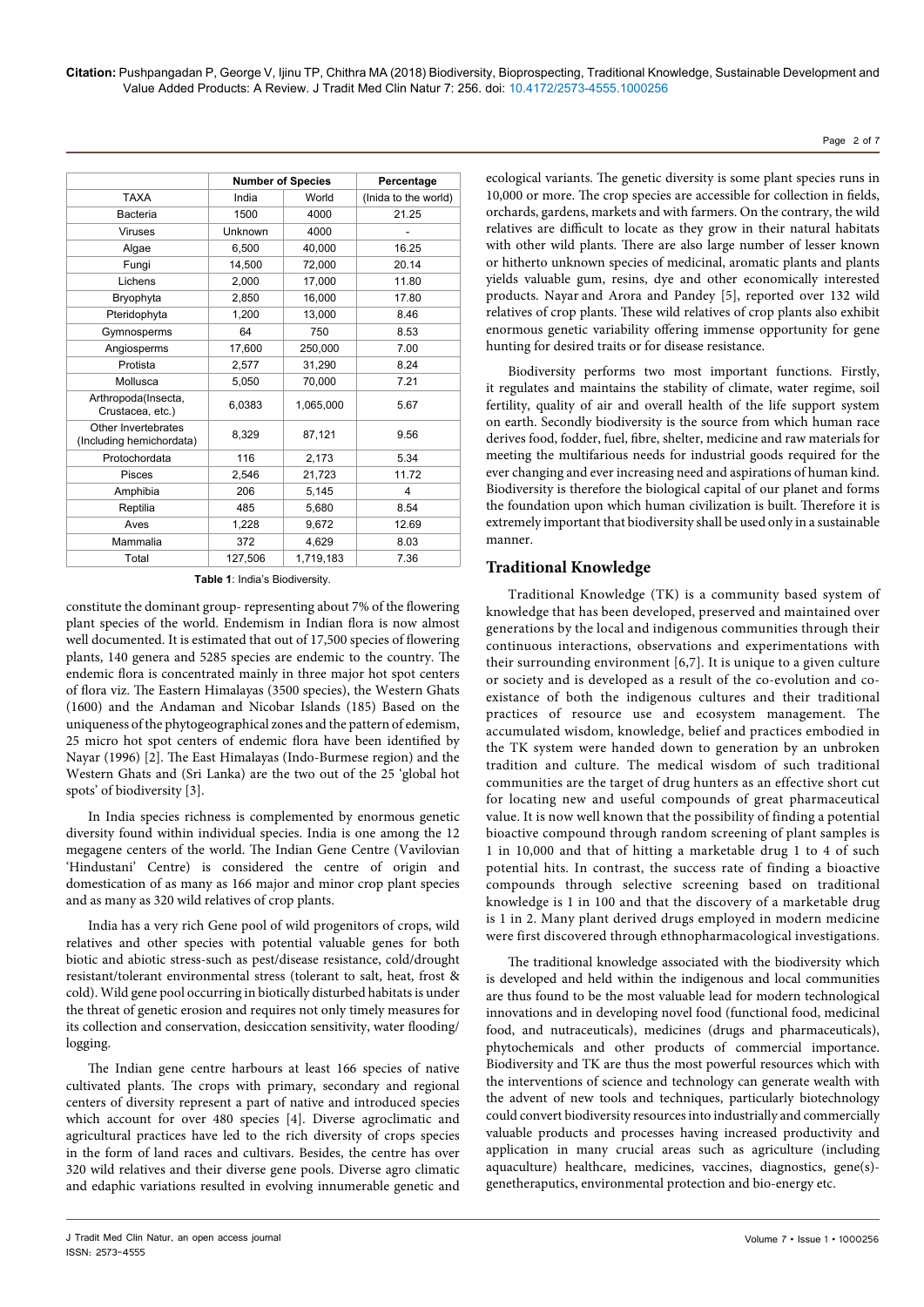#### Page 3 of 7

# **All India Co-ordinated Research Project on Ethnobiology (1982-1998)**

The Indian Council of Agricultural Research convened a meeting of it's inter organizational panel for food and agriculture on September 21, 1976 under the Chairmanship of Prof. M. S. Swaminathan, the then Director General, ICAR. Prof. Swaminathan felt the urgent need to undertake an ethnobilogical study of the tribals of the country to tap and document the fast disappearing life style, knowledge system and wisdom of these people. This panel decided to form a team of experts to examine the current status of ethnobiological studies of the tribal areas and to submit a report as to how the biological resources found in these communes could be conserved and utilized for socioeconomic improvement of tribals on one hand and country on the other. Dr. T N Khoshoo along with Dr. E K Janaki Ammal prepared the All India Co-ordinated Research Project on Ethnobiology (AICRPE) project proposal which was considered by the high level committee of Science and Technology, Govt. of India. Department of Science and Technology (DST) formerly launched the project in July 1982 under the Man and Biosphere Programme (MAB) of UNESCO. When the Ministry of Environment and Forest (MoEF) came in to being the MAB programme along with AICRPE was transferred to MoEF. In September 1983, MoEF set up a co-ordination unit at RRL, Jammu (now known as Indian Institute of Integrative Medicine, CSIR-IIIM) under Dr. C. K. Atal. Dr. P. Pushpangadan was appointed as the Chief Co-ordinator of this project for overall supervision, co-ordination and implementation of various programmes included in the AICRPE [7,8]. It was operated at 27 centers in the country and about 600 scientists drawn from botany, zoology, sociology, anthropology, ayurveda, chemistry and pharmacology worked in this project that lasted for 16 years (1982-1998). AICRPE project documented the use of over 10,000 wild plants used by tribals for meeting a variety of their requirements.

# **Bioprospecting and development of knowledge based value added products**

Biodiversity, herbal technology, biotechnology and nanobiotechnology are the areas that deserve special attention from the perspectives of new rein of knowledge-based industrial ventures, international trade and IPR protection. Biodiversity has economic, ecological, aesthetic and existence value. The direct economic benefits derived from biodiversity include food, fodder, fuel, fibre, colorants, medicine, aromachemicals, flavorants, perfumes, oils, gums, resins, dyes, biopesticides, bioinsecticides, honey, phytochemicals, proteins and genes. The development of value added and standardized products using low and medium technology is known as herbal technology, intervention of more advanced scientific and technological intervention we call it as biotechnology and manipulation at subcellular/ultra molecular level i.e. upto the  $10^{-9}$  size level, it is called Nanobiotechnology. Biodiversity thus represents (i) a priceless resource with many actual uses and potential values to humanity and (2) a complex self-sustaining ecological system that helps, maintain the integrity and resilience of biosphere. These two complementary perceptions would lead to the surmise that biodiversity is an invaluable natural resource, which needs to be conserved and sustainably utilized for the benefit of the present as well as the future generations of humankind. Humankind has tapped only a fraction of this great nature's genetic library. Bioprospecting is the systematic search for genes, natural compounds, designs and whole organisms of forest/wildlife with potential for product development. Bioprospecting has three important facets like 'chemical prospecting, gene prospecting and bionic prospecting'.

## **Genesis of the Subject Ethnopharmacology**

Ethnopharmacology as a scientific term was first introduced at an international symposium held at San Francisco in 1967. This was used while discussing the theme 'Traditional Psychoactive drugs' in this Symposium. But later Rivier and Bruhn [9] made an attempt to define Ethnopharmacology as "a multidisciplinary area of research concerned with observation, description and experimental investigation of indigenous drugs and their biological activities. It was later redefined by Bruhn and Holmstedt [10] as "The interdisciplinary scientific exploration of biologically active agents traditionally employed or observed by man". In its entirety, pharmacology embraces the knowledge of the history, source, chemical and physical properties, compounding, biochemical and physiological effects, mechanism of action, absorption, distribution, biotransformation, excretion and therapeutic and other uses of drugs. A drug is broadly defined as any substance (chemical agent) that affects life processes. Therefore, briefly, the main component of ethnopharmacology may be defined as pharmacology of drugs used in ethnomedicines. However, none of the above said definitions captures the true spirit of this interdisciplinary subject. Ethno- (Gr., culture or people) pharmacology (Gr., drug) is about the intersection of medical ethnography and the biology of therapeutic action, i.e., a transdisciplinary exploration that spans the biological and social sciences. This suggests that ethnopharmacologists are professionally cross-trained – for example, in pharmacology and anthropology – or that ethnopharmacological research is the product of collaborations among individuals whose formal training includes two or more traditional disciplines. In fact, very little of what is published as ethnopharmacology meets these criteria.

[Hansen](https://www.researchgate.net/scientific-contributions/2073041966_Klaus_Hansen) et al., [11] has suggested that the objectives of Ethnopharmacology should focus on (1) the basic research aiming at giving rational explanation to how a traditional medicine works, and (2) the applied research aiming at developing a traditional medicine into a modern medicine (Pharmacotherapy) or to develop its original usage by modern methods (Phytotherapy).

## **Biopiracy**

Biodiversity and the associated knowledge systems are the real strength of the biodiversity rich nations who have an equally rich cultural diversity like India. The misappropriation of traditional knowledge has been greatly enhanced by the changes brought in by certain international regulations, mainly the introduction of Intellectual Property Rights (IPR). The wealth of traditional knowledge available in different cultures, if subjected to prospecting can yield valuable leads in developing novel drugs/pharmaceuticals or phytochemicals or genes of great industrial value. It is estimated that the annual global sale of products derived from the manipulation of genetic resources with associated traditional knowledge system is between US \$ 500 to 800 billion. Sales of herbal medicine derived from traditional knowledge of biodiversity rich countries alone are estimated to have exceeded US \$ 12.5 billion in 1994 and Uz \$ 30 billion in 2000 with annual growth rates averaging between 5% and 15% depending on the region.

Biopiracy is about stealing of bioresources and associated knowledge system from traditional or indigenous communities, individuals or from the country. The term is also used to refer to such breach of contractual agreement on the access and use of bioresources and traditional knowledge system to the detriment of the provider and bioprospecting without the consent of the local communities [12]. Some examples of Biopiracy in the name of Bioprospecting in Asia Pacific Region are given in Table 2.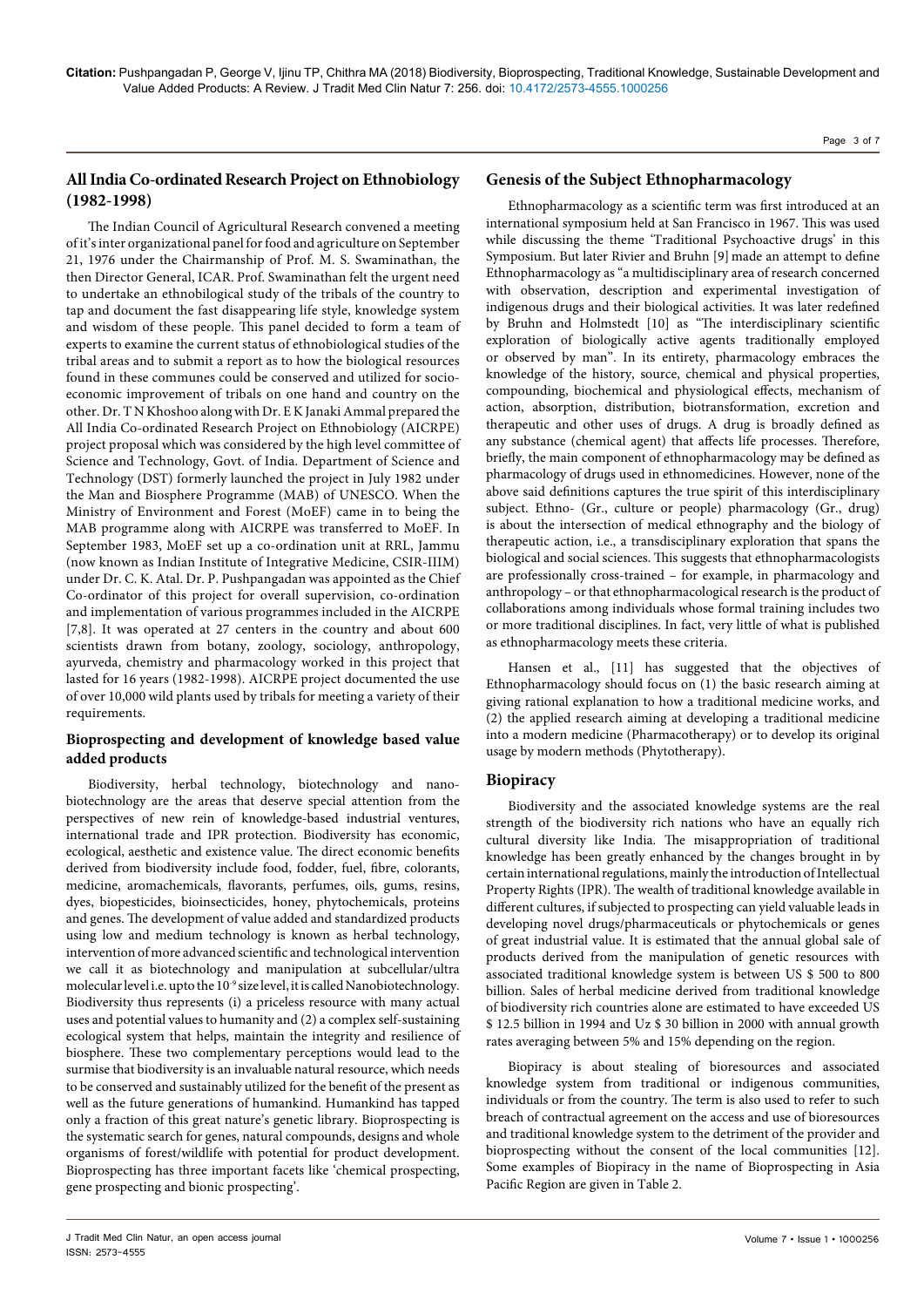**Citation:** Pushpangadan P, George V, Ijinu TP, Chithra MA (2018) Biodiversity, Bioprospecting, Traditional Knowledge, Sustainable Development and Value Added Products: A Review. J Tradit Med Clin Natur 7: 256. doi: 10.4172/2573-4555.1000256

Page 4 of 7

| Country            | <b>Biological Resource</b>                       | <b>Biopirate Country</b> | <b>Notes</b>                                                                                                                                                                                                                                                                                                                    |  |
|--------------------|--------------------------------------------------|--------------------------|---------------------------------------------------------------------------------------------------------------------------------------------------------------------------------------------------------------------------------------------------------------------------------------------------------------------------------|--|
| China              | <b>Bitter Melon</b><br>(Momordica charantia)     | US                       | <b>US Patent No.5484889</b>                                                                                                                                                                                                                                                                                                     |  |
| China              | Xi Shu/Happytrees<br>(Camptotheca lowreyana)     | US                       | US Patent No. PP 11959                                                                                                                                                                                                                                                                                                          |  |
| Malaysia           | <b>Bintangor tree</b><br>(Calophyllum lanigerum) | Singapore<br><b>US</b>   | US Patents including Nos. 6420571, 6369241, 6160131 and<br>6277879                                                                                                                                                                                                                                                              |  |
| Pacific            | Kava<br>(Piper mythesticum)                      | US                       | US Patents including Nos. 6405948, 6277396<br>6080410, 6025363, 5977120, 5976550 and 5770207                                                                                                                                                                                                                                    |  |
| Pacific            | Nonu (Indian Mulberry Morinda citrifolia)        | Europe<br>US             | In 1995 Nonu Samoa Enterprises began export of nonu, a tree with<br>medicinal properties, to the US with US collaboration                                                                                                                                                                                                       |  |
| Pakistan           | <b>Basmati Rice</b>                              | US                       | US Patent Nos.6274183 and 5663484                                                                                                                                                                                                                                                                                               |  |
| <b>PNG</b>         | Coral reef sponges                               | US                       | US Patent Nos. 6281196, 6153590, 5646138 and 5494893                                                                                                                                                                                                                                                                            |  |
| Philippines        | Soil microbes                                    | <b>US</b>                | The multinational company Eli Lily has earned billions of dollars from<br>the erythromycin antibiotic, which was developed from a bacterium<br>isolated from a soil sample that Filipino scientist Abelardo Aquilar<br>collected in his home province of Lloilo. Neither Aguilar nor the<br>Philippines received any royalties. |  |
| Philippines        | Llang-Ilang (Cananga odorata)                    | France                   | The use of the extracts from Ilang. Llangin the cosmetic industry is<br>perhaps as old as perfume in France. There are several perfumeries<br>in France that have used and continue to use it in their products.                                                                                                                |  |
| Philippines        | Banaba (Lagerstroemia sp.)                       | Japan, US                | US Patent No. 5980904                                                                                                                                                                                                                                                                                                           |  |
| <b>Philippines</b> | Nata de coco                                     | Japan, US                | US Patent Nos. 6280767, 6140105, 5962277 and 5795979                                                                                                                                                                                                                                                                            |  |
| Philippines        | Snails (Conus)                                   | US.                      | US Patent Nos. 6369193, 6344551, 6197535, 6153738, 6077934,<br>5633347, 5595972, 5589340 and 5514774                                                                                                                                                                                                                            |  |
| India              | <b>Basmati Rice</b>                              | US                       | US Patent Nos. 5663484 and 4522838                                                                                                                                                                                                                                                                                              |  |
| India              | Turmeric (Curcuma longa)                         | US                       | US Patent Nos.5401504, 5135796 and<br>5047100                                                                                                                                                                                                                                                                                   |  |
| India              | Neem (Azadirachta indica)                        | US                       | Several US Patent including Nos. 5420318, 5391779 and 5371254;<br>the US multinational company W.R Grace's EPO Patent No.0426257                                                                                                                                                                                                |  |
| India              | Guggul (Commiphora mukul)                        | <b>US</b>                | US Patent No.6113949 and US Patent Application 20020018757                                                                                                                                                                                                                                                                      |  |
| Thailand           | Jasmine Rice                                     | US                       | A US plant geneticist has developed a strain of Jasmine Rice to<br>be able to grow it in the US; he received the original seeds of the<br>Thai Khao Dok Mail 105 (KDM 105) jasmine rice variety from the<br>international Rice Researh Institute (IRR) in 1995.                                                                 |  |
| Thailand           | Plao-noi<br>(Croton sublyratus)                  | Japan                    | In 1975 Sankyo of Japan extracted the active ingredient of the Thai<br>local plant to produce the patented product Kelnac.                                                                                                                                                                                                      |  |
| Samoa              | Mamala tree (Homalanthus nutans)                 | US                       | US Patent No. 5599839                                                                                                                                                                                                                                                                                                           |  |
| Sri Lanka          | Kothala himbutu<br>(Salacia reticulata)          | Japan, US                | Takama System, Ltd. (Yamaguchi, JP)'s US Patent No. 6376682                                                                                                                                                                                                                                                                     |  |

**Table 2:** Bioprospecting in Asia Pacific region.

Ironically, the very knowledge that forms much of the basis of modern scientific research and development is not regarded as a science. Scientists and industry share the profit and the traditional communities who provide the leads and raw materials gain nothing. The UN Convention on Biological Diversity (UN-CBD) signed by countries of the world in 1992 and which came to effect from 23<sup>rd</sup> December 1999 provide protection of traditional community's resources and their knowledge system Article 8 (j) and Article 15.7 recognize the need to respect the skills, practices etc. of indigenous and local communities and to ensure equitable benefit sharing of the benefits accrued from the sue of such bioresources and associated traditional knowledge. India has enacted two acts namely Protection of Plan Varieties and Farmers Act of 2001 and the Biodiversity Act of 2002. India is also the first in the world to experiment a benefit sharing experiment wherein the traditional knowledge of a forest dwelling community was subject to scientific study by scientists of Government owned national/regional laboratories and developed a value added, IPR covered and scientifically validated herbal drug which on commercialization shared the benefits(license fee and royalty) equally (1:1) by the research institute and the Kani tribe known as model/Pushpangadan model/JNTBGRI model of benefit sharing as now cited globally including the UN bodies particularly CPSD as the only model that implemented the Article 8(i) of 15.7 of CBD.

# **Sustainable Agriculture and Economic Development**

The increasing population has exerted great pressure on land and ecosystem. Environmental crises have increased at alarming rates due to the unregulated expansion of agricultural areas by encroaching the prime forests, sustainable conception patterns and also due to the fast population growth that exceed the supporting capacity of the ecosystem. The ecodestructive propensities have deep cultural and psychological roots that divide human communities from rest of the environment. Current ecological problems lie within our attitudes, values, ethics, perceptions and behavior. Tribal areas afford a wonderful opportunity to reconceptualise our unity with the biosphere and the associated ethnic communities. We need to understand the dynamic relationship that these communities keep with the local ecosystem and its management need to integrate all those positive components in any developmental programme that are meant for them.

Crops need to be carefully selected for cultivation with all appropriate protocols for sustainable growth and development of the region. Ethnic communities have a rich fund of knowledge and heritage on agricultural practices. They have also conserved very many land races /cultivars and the agricultural practices are also almost organic. Therefore a carefully planned strategy is required to the agriculture based sustainable development.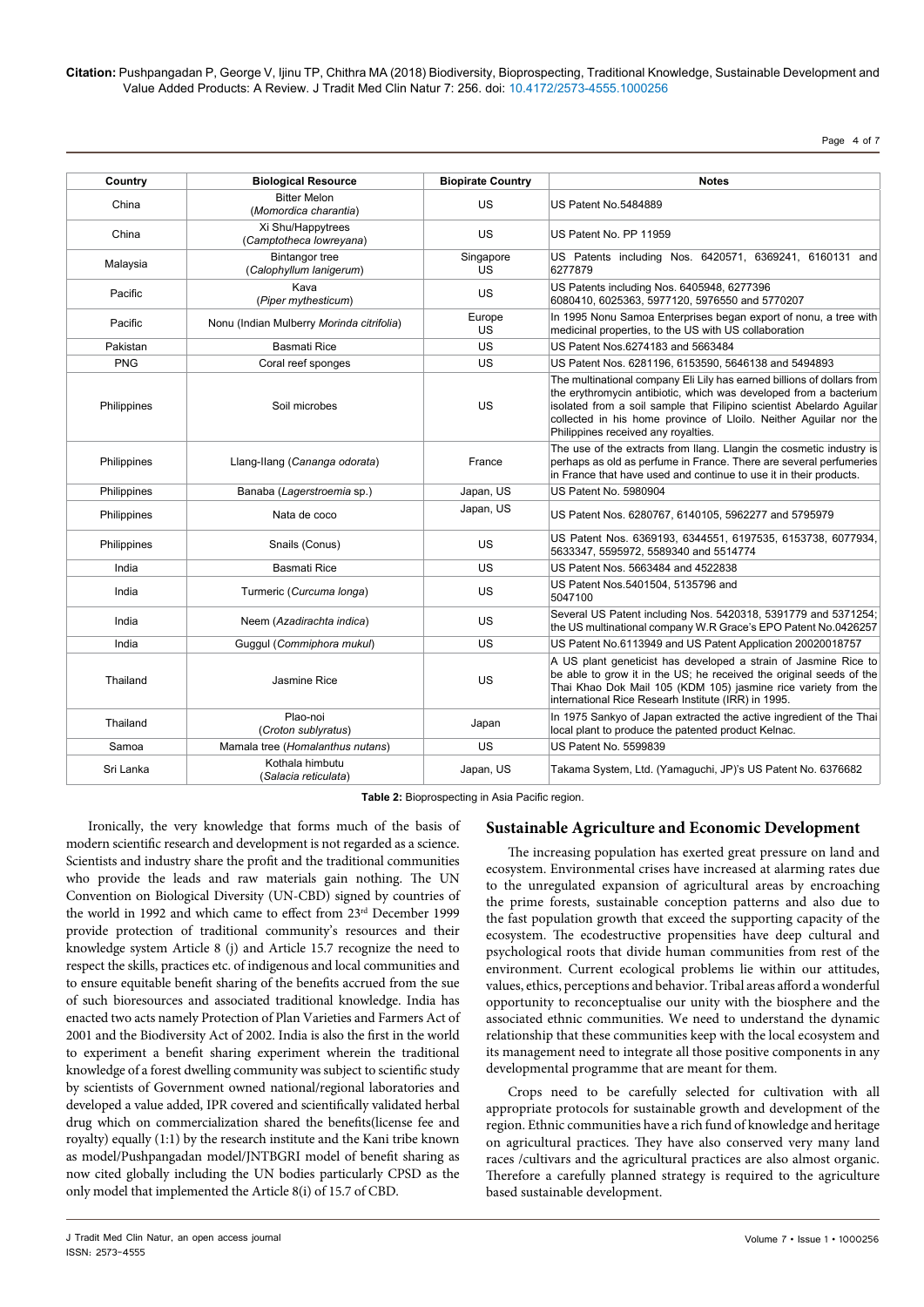## **Biotechnology and Bioprospecting-Links & Leads**

Biotechnology is a set of powerful tools that has been employed not only to understand the structure and function of living cells, tissue or organisms, but also to manipulate the living systems to make or modify new products. With the advent of new tools and techniques, biotechnology has grown to the extent that much is now known to the scientific world about the structure and function of living cells, how do they retain and transmit genetic information, and how do they respond to physical and chemical changes, and so on. Just a few decade back biotechnology in common man's perception was hightech science dealing with manipulation of genes and development of transgenic organisms with novel forms and functions. However, with rapid progress of biotechnology research during the last one decade or so, there has been a major shift in the mindset of people. Benefits of biotechnology now could reach directly to the common man in the form of many new foods, healthcare products and other consumer goods. This has led to its wide acceptance in public domain and rise in social expectation. Biotechnology is thus playing a significant role in converting biodiversity resources into industrially and commercially valuable products and processes having increased productivity and application in many crucial areas such as agriculture (including Aquaculture) health care(medicines, vaccines, diagnostics, gene therapy), environmental protection, Bio-energy, etc.

## **Bioprospecting**

The emerging area of biotechnological application on biodiversity is known as bioprospecting, which includes "systematic search for genes, natural compounds, designs and whole organisms in wild life with a potential for product development by biological observations and biophysical, biochemical and genetic methods without disruption to nature". Bioprospecting has thus three facets like "chemical prospecting, gene prospecting and bionic prospecting.

## **Chemical prospecting**

Modern high-throughput chemical screening and automated bioassay programmes including the activity-guided screening for identifying, isolating characterizing novel bioactive compounds from wild bioresources (higher plants, broyophytes, pteridophytes, fungi and microorganisms etc.) animals (insects and other wild invertebrates) have opened up new vistas in natural product research in general, drug and pharmaceuticals in particular. Chemical prospecting of wild plant resources is becoming increasingly applicable in agro chemistry (biopesticides), drugs and pharmaceuticals, cosmetics, proteins, enzymes, food additives and other industrially valuable chemical products.

### **Propsecting for phytomedicines**

Prospecting of new potential pharmaceuticals from sources such as natural products which are traditional in nature or derived from folklore or which are from little known or unknown forests sources has also become an important part of the pharmaceutical industry. Biotechnology Law report 1995 mentioned bioprospecting for new and valuable agricultural and pharmaceutical products from searching farms and jungles" a modern day gold rush". With the advent of chemistry, genomics research, new molecular biological tools for developing bioassays, cell based assays, high-throughput screening (HTS) and computer aided automation including robotics has incredibly speeded up the screening, isolation, structural elucidation, semi or full synthesis of natural molecules or its derivatives etc. have further dramatized

the novel drug development. Consequently, in recent years, a notable number of natural products derived agents have been discovered by employing mechanism based screening approaches. A large number of plant derived natural products are continued to be developed based on traditional or empirical local medicine practices. Therefore, a prospecting of the wild medicinal plants, particularly those with traditional folklore claims are expected to yield novel phyto medicines of molecular potential for development of molecular medicine.

#### **Gene prospecting**

DNA Fingerprinting techniques are finding wider applications in molecular systematics that aims at identification and characterization of potential genetic variants in a species or population at the DNA level. Such an approach is now gaining considerable attention and is becoming increasingly important in establishing the sovereignty IPRs of the gene-rich but biotechnology poor countries of the Third world over their own biodiversity resources. With the new patents regimes of WTO-TRIPs, wherein modified organisms, hybrids and transgenics – including higher plants and animals are patentable, there may arise serious implications on the sovereignty and IPRs of biodiversity rich poor nations. It is therefore, important for these countries to undertake appropriate research and development programmes for identifying, characterizing and evaluating their genetic resources, particularly those endemic species and characterize them at molecular level to prevent any possible biopiracy or genepiracy.

Modern molecular techniques like DNA recombinant techniques and transgenic technologies make it possible to identify, isolate, clone and introduce desirable genes from one organisms to another, transcending the biological/taxonomic barriers. Transgenic technologies are making significant herdways by facilitating transfer of the desirable agronomic traits or chemicals from one organism (plant/ animal/humans) to bacteria and converting the resultant transgenic bacteria to potential chemical factories producing desired products such as enzymes, proteins and other biomolecules. Proteins is an interesting field of gene prospecting. This deals with the identification and patterns of expression of gene(s) that encodes for the synthesis of a specific protein or enzyme of interests. Bioinformatics provides the key for the biosynthesis, expression and functions of a particular protein or enzymes can be made. Study of proteins and its application in health and nutrition is known as proteomics. Proteomics offers new promises to give therapy and enzyme technologies.

## **Bionic prospecting**

Bionic prospecting is a new area by which new designs, patterns, models and techniques are evolved based on natural biodiversity. New sensor technologies, architecture, bio-engineering and bio-modelling are some of the interesting fields in bionic prospecting.

The pros and cons of bioprospecting need to be evaluated against the backdrop of the increasing incidence of biopiracy and most seriously against the current crisis of biodepletion and the likely impacts of predicted mass extinction spasm impending in the tropicalbiomes [13]. About 5% of the earth's land surface is protected area networks, and if human activities continue in the rest of the 95% of the unprotected wild land habitats, about 50% of the species would go extinct [14]. Bioprospecting programme should, therefore, be carried out with the end in view that apart from direct economic benefits, it should consider the biodiversity. The linkages and leads generated through sustainable use of biodiversity and the associated TKS is illustrated in Figure 1.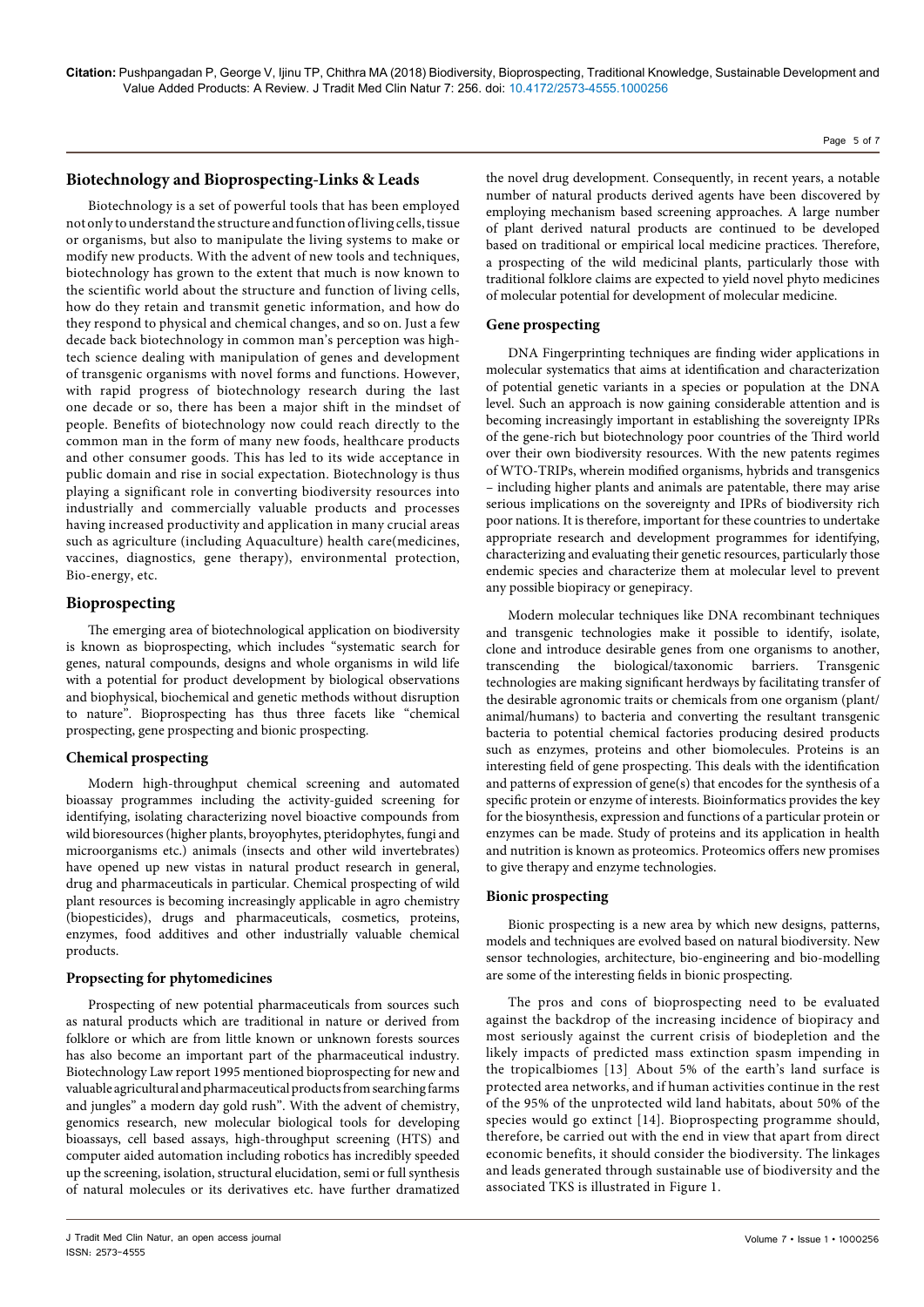**Citation:** Pushpangadan P, George V, Ijinu TP, Chithra MA (2018) Biodiversity, Bioprospecting, Traditional Knowledge, Sustainable Development and Value Added Products: A Review. J Tradit Med Clin Natur 7: 256. doi: 10.4172/2573-4555.1000256



## **Conservation for sustainable development**

Conservation of plant diversity assumes greater importance at a time when the humanity is confronted with the problems of environmental degradation, including the unprecedented loss of biological diversity. It is estimated that about 60,000 out of the 2,87,655 described plant species are facing threats of extinction due to various reasons. The situation has led to the development of several national and international initiatives, action plans, strategies, policies and legal frameworks aiming to halt the current continuing loss of plant genetic resources. The Global Strategy for Plant Conservation (GSPC) is one of such initiatives adopted by the conference of parties (COP) of CBD at its sixth meeting held in April 2002 in Hague. The GSPC initiative is aiming at practical conservation of threatened plant diversity through *in-situ* and *ex-situ* or a combination of these two methods plant conservation. In India, the National Biodiversity Strategy and Action plan identifies *ex-situ* conservation of plant diversity as a priority area of action and it suggests strengthening and enhancing the role of botanic gardens, home gardens and other *ex-situ* conservatory networks in India as important ways and means to achieve the above goals. The Ministry of Environment & Forests (MOEF) is implementing a special assistance programme to support selected botanic gardens in India to equip them with adequate infrastructure and other resources to support *ex-situ* conservation of plant diversity. Since 1992, MOEF has extended support to many botanic gardens for infrastructure development and plant conservation programmes.

India has a good network of Research & Development institutions supported by the Central Government Ministries / Departments (eg. MOEF, DST, ICAR, CSIR & ICFRE), Statements, Universities, State Agricultural Universities and NGOs (eg. FRLHT, KFRI, MSSRF, TERI, WEF. India). These institutions have undertaken research and conservation activities which include inventory of RET species and their status assessment, conservation biology of RET species, mapping distribution of RET species, *in-situ* and *ex-situ* conservation programmes, which include micropropogation techniques, gene bank, reintroductive programmes, conservation educative agrotechnology, genetic diversity assessment, characterizing the level of passport data preparation, bioprospecting and sustainable utilization programmes.

## **Bioprospecting and valuation of biodiversity**

The potential of nature's genetic library in providing with new kind of food, medicine, industrial products is enormous. The unknown potential of genes, species and ecosystems represent a never ending

biological frontier of inestimable value. The prime focus of genetics in the past was centered around the domesticated biodiversity. The scope of tapping the talent of patent potential of these otherwise lesser known bioresources will be greatly rewarding and challenging. Bioprospecting is the most efficient means to explore and evaluate the economic, genetic and chemical potentials of biological resources through modern technological intervention. The recent advances in instrumentation and enzyme technology scientists can now undertake screening of plants on a massive scale for identifying and isolating potential bioactive components. Appropriate plant extracts can be screened for their biological activity by employing 'throughput' techniques using *in-vitro*  enzyme methods followed by isolation of active principles by modern chromatographic techniques such as HPLC (High Performance Liquid Chromatography), HPTLC, GLC (Gas Liquid Chromatography), MPLC (Medium pressure Liquid Chromatography) and LCMS (Liquid Chromatography Mass Spectrometry) aided by computer robotics. Gene Prospecting is another potential area of bioprospecting. With the advancements made in DNA fingerprinting technology it is now possible to study the genetic diversity available in a species.

## **Conclusion**

The incredible ability of human kind to unravel the subtle mysteries of nature will certainly help to develop newer technologies for the sustainable utilization of our planet's limited bio-resources.

#### **Acknowledgements**

The authors are indebted to Dr. Ashok K Chauhan, Founder President, Ritnanad Balved Education Foundation and Dr. Atul Chauhan, Chancellor, Amity University, U. P for facilities and encouragements.

#### **Author Contributions**

P. P conceived the idea. V.G, T.P.I, M.A.C. collected literature data. P. P and V. G wrote the paper.

#### **Conflict of Interest**

The authors declare no conflict of interest.

#### **References**

- 1. Pushpangadan P (2017) Challenges and Emerging Dimensions of Plant Based Medicines, Invited talk Biosummit VIT, Velloore, Tamil nadu, India.
- 2. Nayar MP Hotspots of Endemic Plants of India, Nepal and Bhuttan, (1996) pp.254 Tropical Botanic Garden & Research Institute, Thiruvananthapuram, Kerala, India.
- 3. [Myers N, Mittermeier RA, Mittermeier CG, da Fonseca GA, Kent J \(2000\)](https://doi.org/10.1038/35002501)  [Biodiverstiy hotspots for conservation Priorities. Nature 403: 853-858.](https://doi.org/10.1038/35002501)

Page 6 of 7